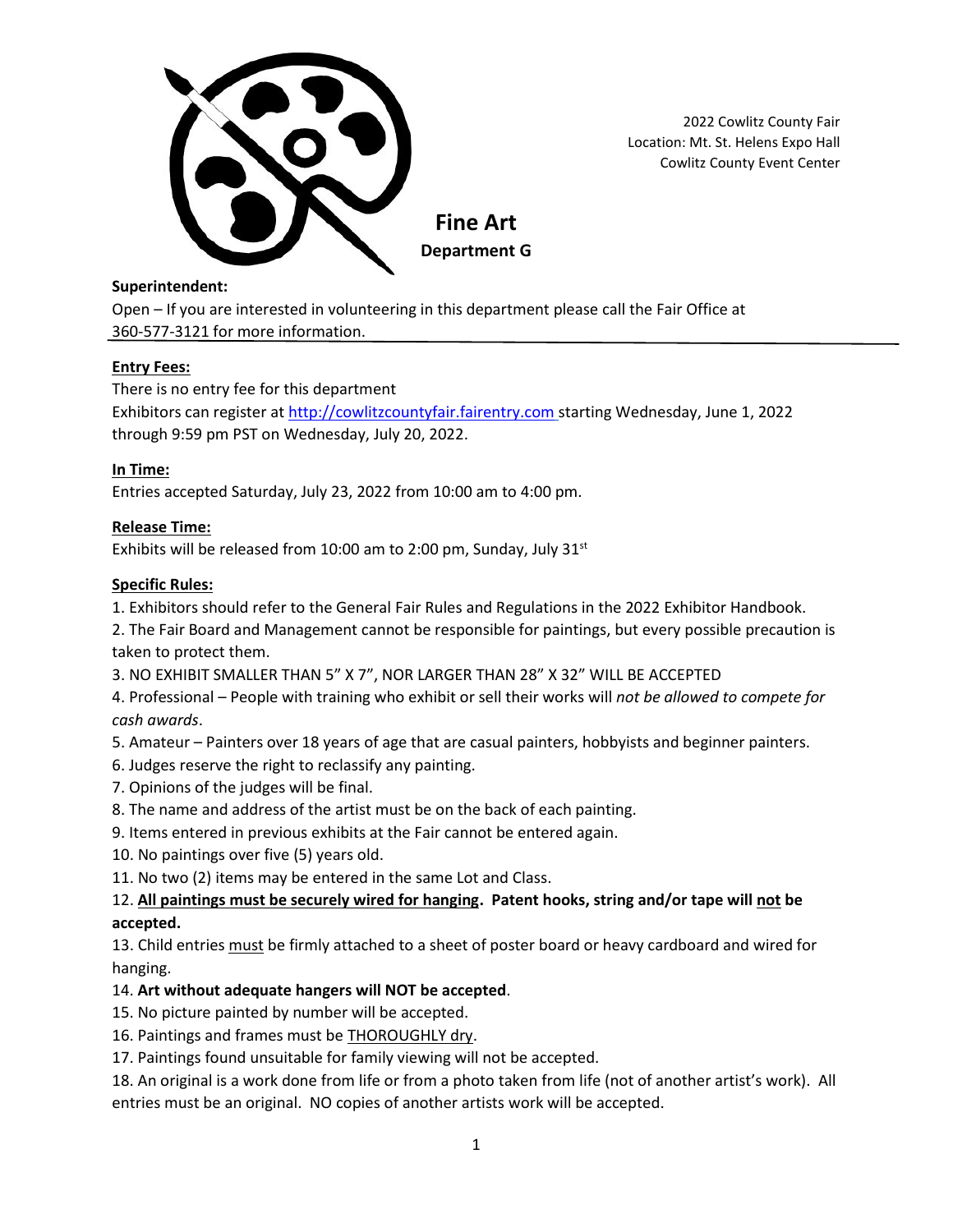19. Any item found to be entered and not in accordance with the rules will be removed and no ribbon or award will be given.

20. Misrepresentation of any item as to originality, etc. will automatically disqualify all items by the same artist.

21. Acrylics will be judged with oils.

- 22. Tole paintings will be accepted in the Domestic Arts department, under Hobbies and Crafts.
- 23. Child and Youth ages are required on all items. Limit one (1) entry per Lot.

#### **Show Schedule:**

Sunday, July 24, 2022 at 9:00 am – Judging

#### **Premiums:**

Divisions  $A - F$ : Blue = 20 Red = 15 White = 10 Division G: See division for specific premium information

#### **Special Awards:**

| <b>Professional Award</b> | Rosette |
|---------------------------|---------|
| Superintendent Award      | Rosette |
| Best in Show              | Rosette |
| <b>Grand Champion</b>     | Rosette |
| Champion                  | Rosette |
| Reserve Grand Champion    | Rosette |

#### **Divisions:**

#### **A. Professional Adult**

**B. Amateur Adult** (Ages 19-59 years old)

**C. Child** (Ages 6-11 years old)

**D. Youth** (Ages 12-15 years old)

**E. Young Adult** (Ages 16-18 years old)

**F. Senior Citizen** (Age 60 and older)

*Preschool children age 5 and younger will be accepted in the Creative Youth department.*

**Classes:** *Use the Lots Immediately Following*

- 1. Watercolors
- 2. Oils
- 3. Acrylics
- 4. Air-Brush
- 5. Pastel Chalk, Oil Pastel
- 6. Pen and Ink
- 7. Prints (Serigraph, Litho, Calligraphy, etc. Print Making, Silk Screen)
- 8. Multimedia, Mixed Media
- 9. Sculpture (Mobiles will be accepted in the Domestic Arts department under Hobbies and Crafts)
- 10. Charcoal, Pencil
- 11. Poster Paint, Finger-Paint
- 12. Felt Tip Pen, Ball Point Pen
- 13. Crayon
- 14. Scratchboard